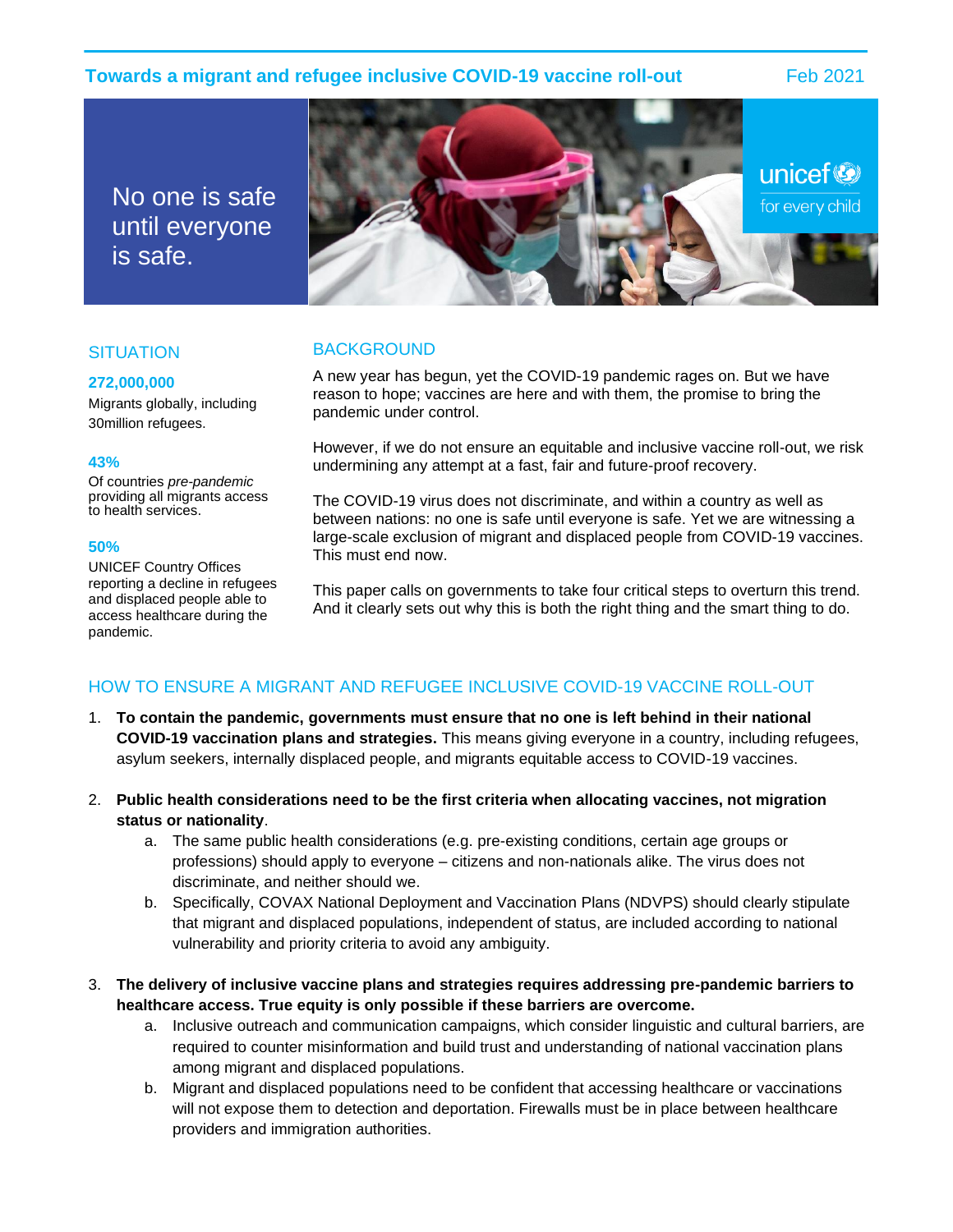## INCLUDING MIGRANTS AND DISPLACED PEOPLE IS BOTH THE RIGHT AND THE SMART THING TO DO.

**Inclusive vaccine strategies are** *essential* **to reduce the death and disease burden of COVID-19.** In many countries, asylum seekers, refugees, internally displaced people and vulnerable migrants live in crowded conditions – for example, in informal urban settlement, company housing, reception centers, camps, host communities or immigration detention. This often means they are unable to physically distance; lack access to basic hand hygiene; or face legal and practical barriers to health services, including testing, which places them and their communities at heightened risk of infection.

**Meaningful and inclusive socio-economic recovery requires that migrant, refugee and internally displaced people are included in national COVID-19 recovery plans**. Apart from public health considerations, there are strong economic incentives to act: millions of migrants and displaced people are part of the solution and at the frontline of the COVID-19 response, contributing to keeping essential sectors such as healthcare, social services, transportation and agriculture up and running. Not only do they contribute to keeping economies going in their host country, but they are also supporting 800 million family members with the remittances.

**Exclusion will have long-term consequences for social cohesion and stability.** Excluding migrants and displaced persons from vaccines not only presents an immediate health risk for communities, it also fuels xenophobia and stigma that could unleash violence and further exclusion from services.

**All children** *in* **a country, not** *of* **a country, have the right to the highest attainable standard of health – and so do their families: inclusion is both a right and a moral obligation.** The extensive contribution of migrants and refugees throughout this pandemic only serves to underscore this obligation – from leading the development of vaccines, to keeping food on our tables and serving on the frontline of the health emergency.

**Although not yet eligible for the vaccines, COVID-19 is a child rights crisis so we must bring it to an end as quickly as possible.** The pandemic is driving a child survival disaster, with the children at greatest risk of hunger and disease seeing their already fragile health and food systems buckle under the strain of the pandemic. An inclusive vaccine roll-out is critical to overcoming this crisis.